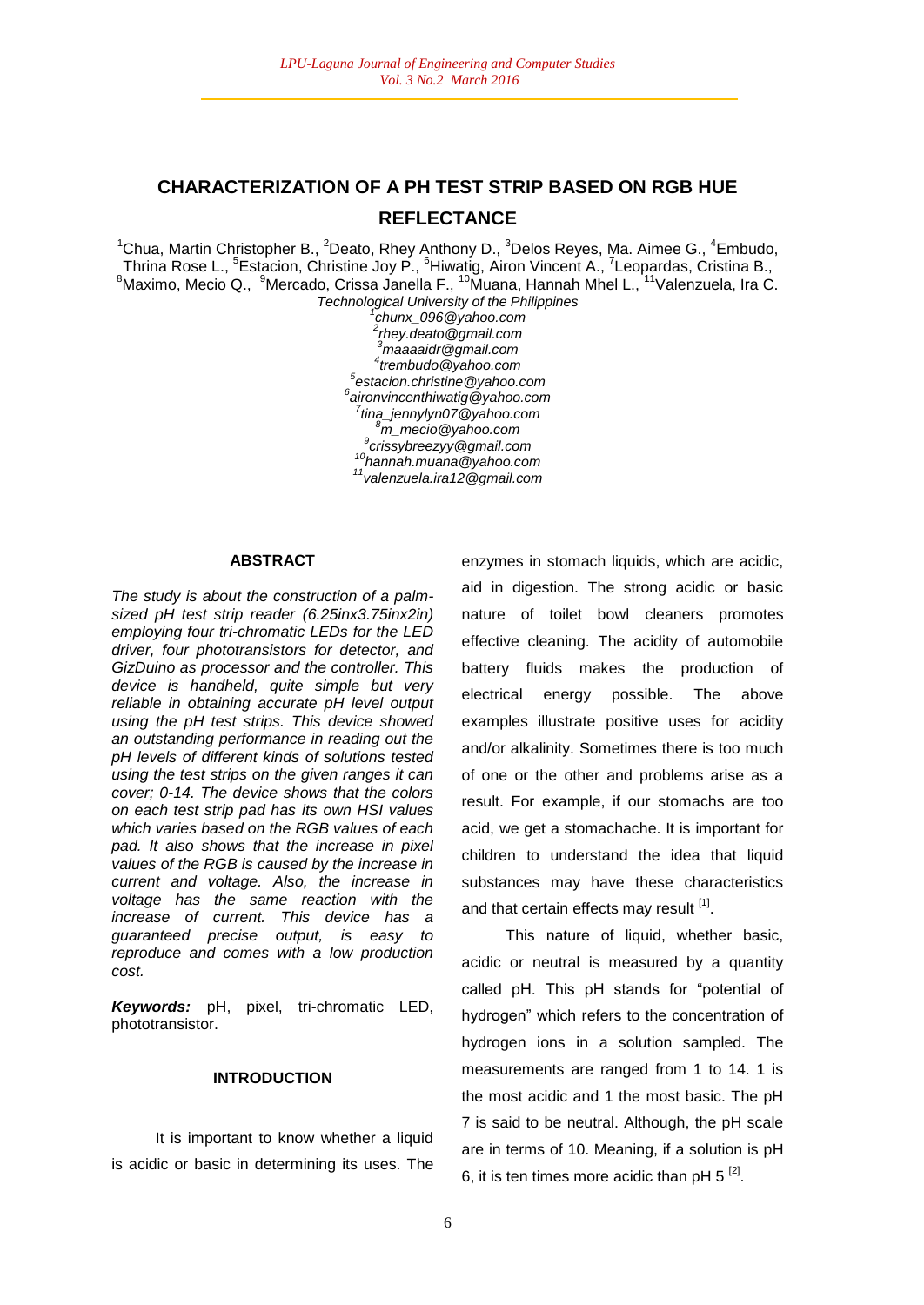There are different kinds of ways to measure the pH level of a solution. PH test strips, litmus papers or pH papers are commonly used since it is easily obtained and it has low cost. The color of the wetted sample is matched to the color on a color chart to infer a pH value. PH paper is typically used for preliminary and small volume measuring. It cannot be used for continuous monitoring of a process because of the possibility of process solutions that can interfere with the color change. Another way is the use of a colorimeter. A vial filled with a certain volume of solution is added with a reagent. When the reagent is added, the color of the solution will change then compared to a color wheel or spectral standard to interpolate the pH value. This is commonly used in determining the pH value of water in swimming pools, spas, cooling towers and boilers. It can also be used in seas, lakes and river waters. But these give approximate and don't guarantee precise measurements.

Using pH meter is the one recommended for precise and continuous measuring. Most laboratories use a pH meter connected to a strip chart recorder or some other data acquisition device so that the reading can be recorded or stored electronically over a user-defined time range.

There are pH testers and meters already existing used to obtain the value of pH values. Though these testers are reliable, the problem with these is that these testers are high-cost and the parts or components used in the device have low-availability. Also, these testers use liquid solutions for testing.

Another device that was developed before which contributed to this study is the urine test strip reader. This research is entitled "Novel optical absorbance-based multianalytes detection module using a trichromatic LED, PDs and plastic optical fibers and its application to a palm-sized urine test strip reader" by Lee Dae-Sik, Mun Yeon Jung, Byoung Goo Jeon and Mi-Jin Sohn. This device reads test strips with three pads and uses urine for tests. They also use phototransistors and RGB LED and optical fibers in addition.



# **Figure 1 Urine Test Strip Reader Representation** [3]

This study aims to develop high-reliable, easy to troubleshoot, low-cost device that detects pH value through test strips with four pads

#### **RESEARCH DESIGN**

#### *Conceptual Framework*

Tri-chromatic LEDs are used in this study, programmed to light in sequence that will reflect to the pad of the test strip. The phototransistor now will detect the light coming from the pad; the data from the phototransistor will be evaluated by the program in the GizDuino showing how much voltage and pixel values the pad is.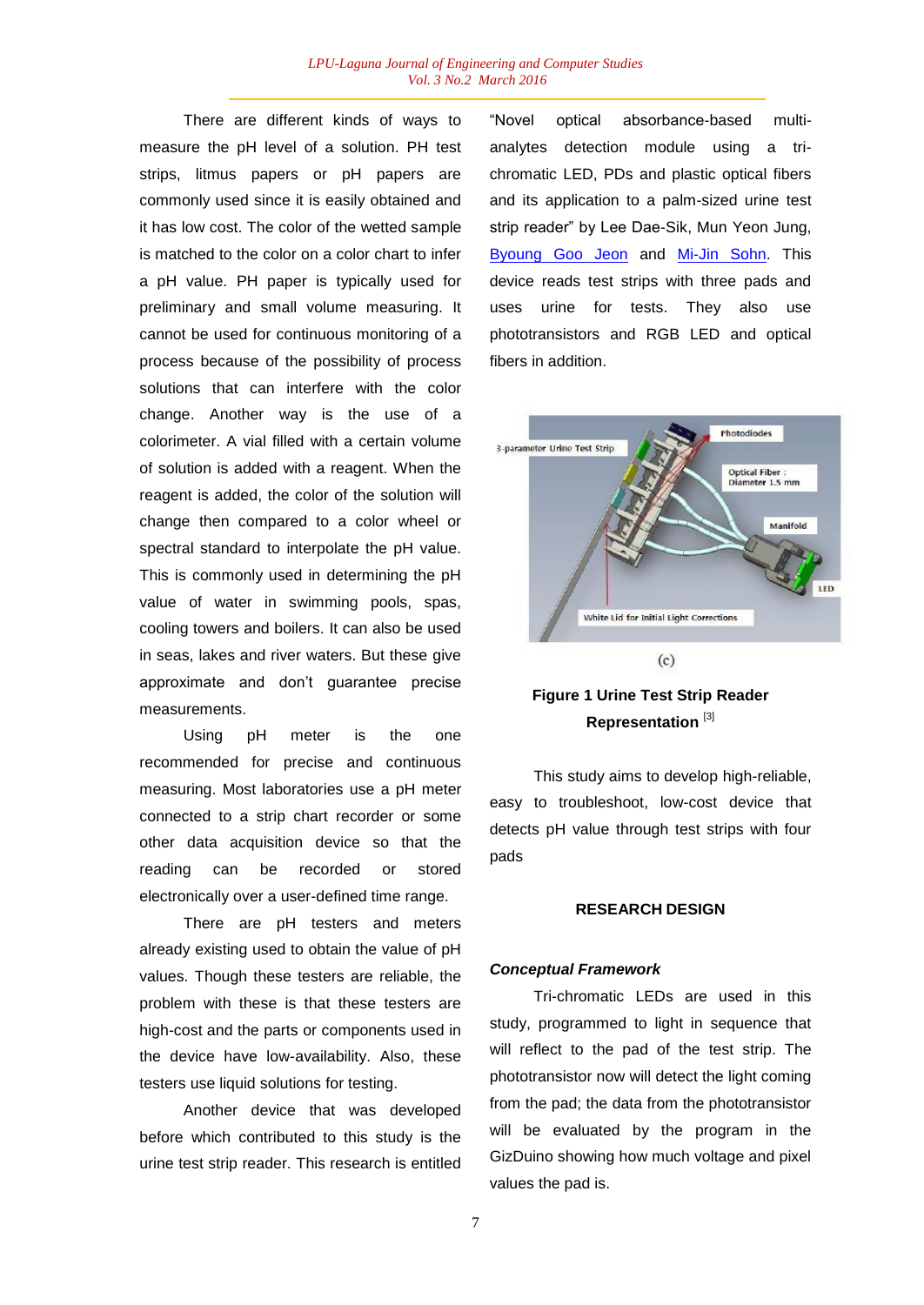#### *LPU-Laguna Journal of Engineering and Computer Studies Vol. 3 No.2 March 2016*



# **Figure 2 Representation of Device (***pictural representation***)**

The light guide in the figure is actually a divider. The divider is made to give each pad equal light that will represent the value of pixels.



**Figure 3 Conceptual Framework**

Figure 2 shows that the input of the device is a pH test strip (with four pads). The device will process each pad and the output will be measured in pixels and voltages.





Figure 4 shows the connection of each component of the whole device, consisting of the major ones: three DIP switches for the current switching from 10mA, 20mA and 50mA; four phototransistors and tri-chromatic LEDs; Gizduino X ver 2.0 for the microcontroller and LCD Display for the output.



**Figure 5 Block Diagram of the System**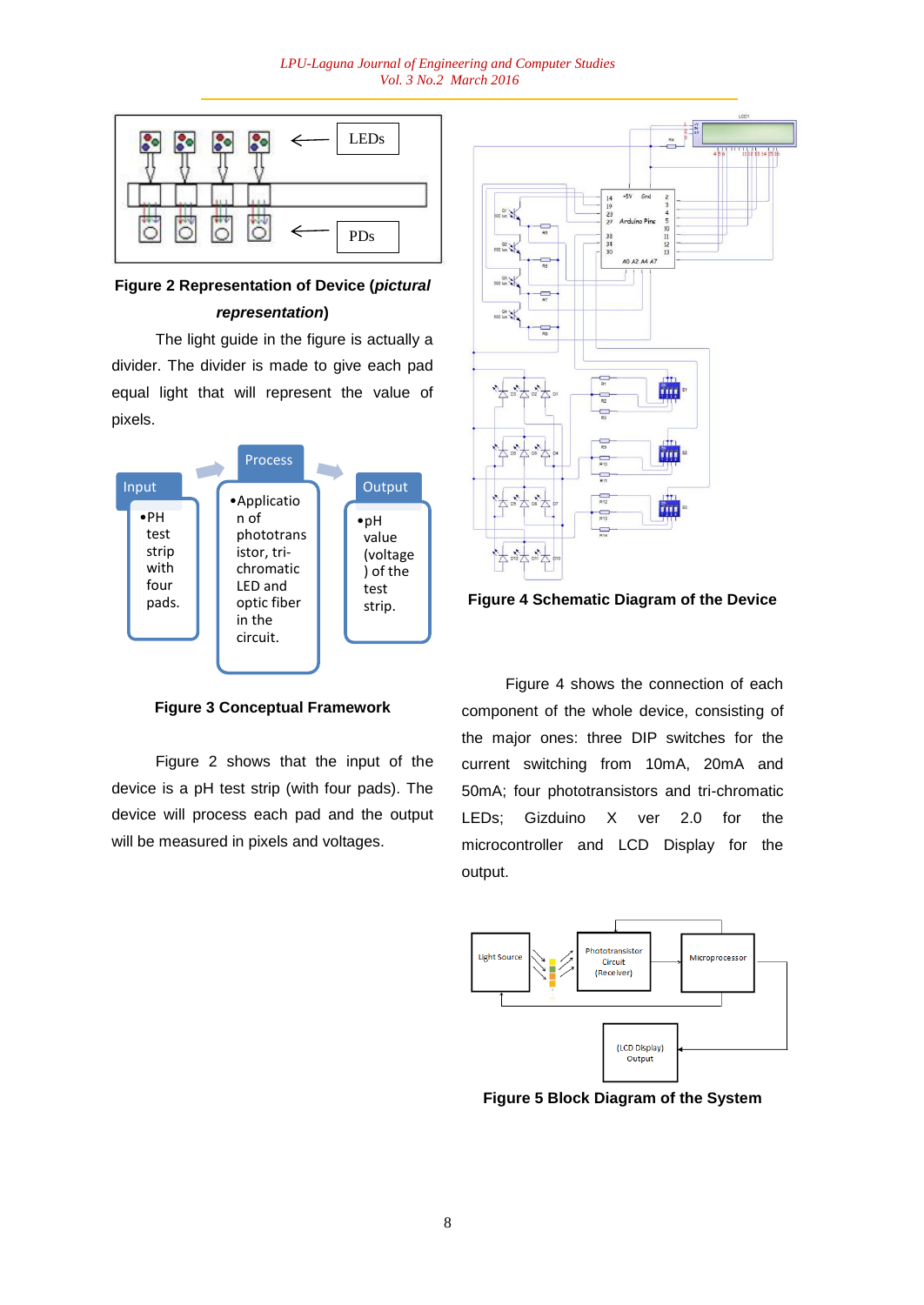A. Light Source – This will light up the pH test strip

|                  |                 | pH <sub>7</sub> |         |
|------------------|-----------------|-----------------|---------|
|                  | Red(V)          | Green(V)        | Blue(V) |
| Pad 1            | 0.93939         | 1.0365          | 1.09612 |
| Pad <sub>2</sub> | 1.1375          | 1.04757         | 0.69224 |
| Pad <sub>3</sub> | 0.64125         | 0.88563         | 0.27102 |
| Pad 4            | 0.7408          | 0.3695          | 0.16504 |
|                  | Phototransistor |                 | Circuit |

phototransistor reads the data of the test strip received from the test strip which reflected from the LED

C. Microcontroller - interpret the data and convert from pixels into RGB values.



processor is programmed to identify the input data and transfer the output to the LCD. This program will display the outputs with flow of: RGB values (pixels) > hue values (pixels) > RGB values (voltage).

D. Output- This is an LCD Display that will show the pH value of the test strip which is the same with the universal indicator.



**Figure 7 Inside the Device**

# **RESULTS AND DISCUSSION**

#### **TABLE 1. pH 4 RGB Voltage Value for**

| pH 4             |        |          |         |  |  |
|------------------|--------|----------|---------|--|--|
|                  | Red(V) | Green(V) | Blue(V) |  |  |
| Pad 1            | 1.0595 | 1.052    | 1.13392 |  |  |
| Pad <sub>2</sub> | 1.1401 | 1.0323   | 0.65803 |  |  |
| Pad <sub>3</sub> | 1.0942 | 0.9638   | 0.2781  |  |  |
| Pad 4            | 0.8268 | 0.3346   | 0.18133 |  |  |
| 20mA             |        |          |         |  |  |

# **Figure 6 Process Flowchart**

The program is developed to read four pads of the test strip all at once. The

# **TABLE 2. pH 7 RGB Voltage Value for 20mA**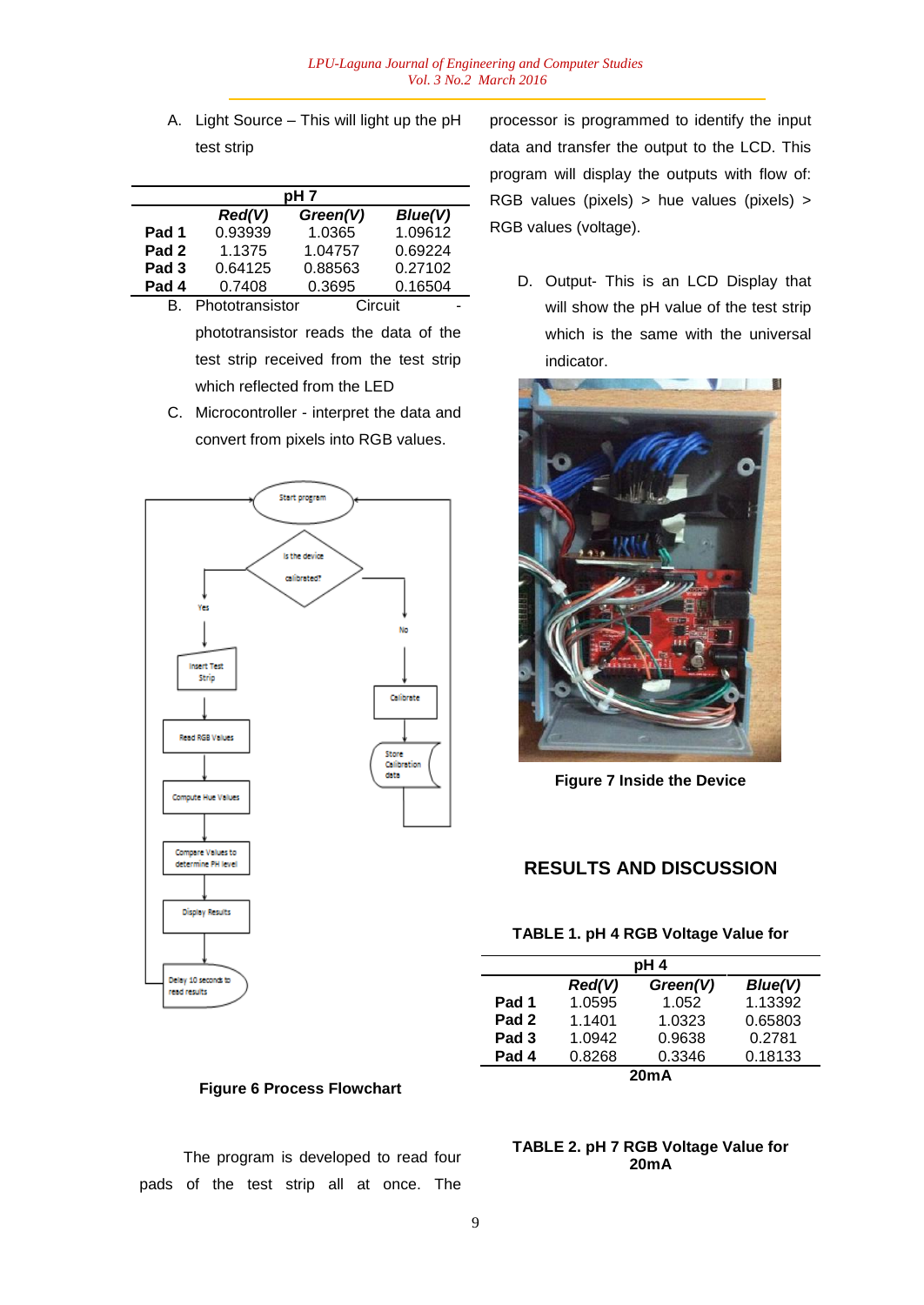# **TABLE 3. pH 10 RGB Voltage Value for 20mA**

| pH 10            |         |          |         |  |  |
|------------------|---------|----------|---------|--|--|
|                  | Red(V)  | Green(V) | Blue(V) |  |  |
| Pad 1            | 0.97109 | 1.0458   | 1.12087 |  |  |
| Pad <sub>2</sub> | 1.13001 | 0.9218   | 0.65722 |  |  |
| Pad <sub>3</sub> | 0.41496 | 0.6509   | 0.32209 |  |  |
| Pad 4            | 0.76132 | 0.3561   | 0.17351 |  |  |

### **TABLE 4. pH 4 RGB Pixel Value for 20mA**

|                  |            |                 |         |         | <b>TABLE 8. P-value</b> |            |         |             |       |
|------------------|------------|-----------------|---------|---------|-------------------------|------------|---------|-------------|-------|
|                  |            | pH <sub>4</sub> |         |         |                         |            |         |             |       |
|                  | <b>Red</b> | Green           | Blue    | Hue     |                         |            | P-Value |             |       |
| Pad 1            | 216.767    | 215.233         | 232     | 249.667 |                         | <b>Red</b> | Green   | <b>Blue</b> | Hue   |
| Pad <sub>2</sub> | 233.267    | 211.2           | 134.633 | 46.9    |                         |            |         |             |       |
| Pad 3            | 223.867    | 197.2           | 56.9    | 50.5    | 20mA                    | 0.85       | 0.888   | 0.999       | 0.999 |
| Pad 4            | 169.167    | 68.466          | 37.1    | 12      |                         |            |         |             |       |

### **TABLE 5. pH 7 RGB Pixel Value for 20mA**

| pH 7             |        |          |         |  |
|------------------|--------|----------|---------|--|
|                  | Red(V) | Green(V) | Blue(V) |  |
| Pad 1            | 1.0595 | 1.052    | 1.13392 |  |
| Pad <sub>2</sub> | 1.1401 | 1.0323   | 0.65803 |  |
| Pad <sub>3</sub> | 1.0942 | 0.9638   | 0.2781  |  |
| Pad 4            | 0.8268 | 0.3346   | 0.18133 |  |

**TABLE 6 pH 10 RGB Pixel Value for 20mA**

|                  |         | pH 10   |             |         |
|------------------|---------|---------|-------------|---------|
|                  | Red     | Green   | <b>Blue</b> | Hue     |
| Pad 1            | 198.5   | 213.967 | 229.33      | 209.06  |
| Pad <sub>2</sub> | 231.2   | 188.6   | 134.467     | 34.5    |
| Pad <sub>3</sub> | 84.9    | 133.167 | 65.9        | 103.067 |
| Pad 4            | 155.767 | 72.867  | 35.5        | 18.667  |

The voltage of the RGB in each pH is a variation on how much light does the phototransistor receives. In pH 4 the 3rd pad has light complex of red-orange, in pH 7 the 3rd pad has the complex of green and in pH 10 the 3rd has complex of blue. Based on the table I (pH 4 RGB Voltage Value for 20mA) the red have the higher rate of voltage and in table II (pH 7 RGB Voltage Value for 20mA) the green has. The pixel values of the colors in each pad simply shows how much that color is

within the pad. As the voltage and/or pixel of the color increases with respect to the pad, the color's complexion of that pad is the one clearly detected by the phototransistor.

**TABLE 7. F-ratio**

|  | F-Ratio                                |     |
|--|----------------------------------------|-----|
|  | Red Green Blue                         | Hue |
|  | <b>20mA</b> 0.166 0.1203 0.0009 0.0007 |     |

| Analysis of variance is gathered from           |
|-------------------------------------------------|
| the pixel values of the RGB and Hue of each     |
| current 10mA, 20mA and 50mA. From the           |
| pixel value, the F-ratio is calculated and then |
| the P-value is identified through the use of    |
| software, p-value calculator and a table. The   |
| F-ratio's null hypothesis means there is no     |
| difference between the groups of samples. In    |
| this case, the pixel value which is the sample  |
| does not vary with the current - the groups. If |
| the null hypothesis is true, you expect F to    |
| have a value close to 1.0 most of the time. A   |
| large F ratio means that the variation among    |
| group means is more than you'd expect to see    |
| by chance. F-statistic is a ratio of the mean   |
| square and the degree of freedom; using three   |
| groups which are the three values of current    |
| and also fifteen observations, which are the    |
| readings per pad per color.                     |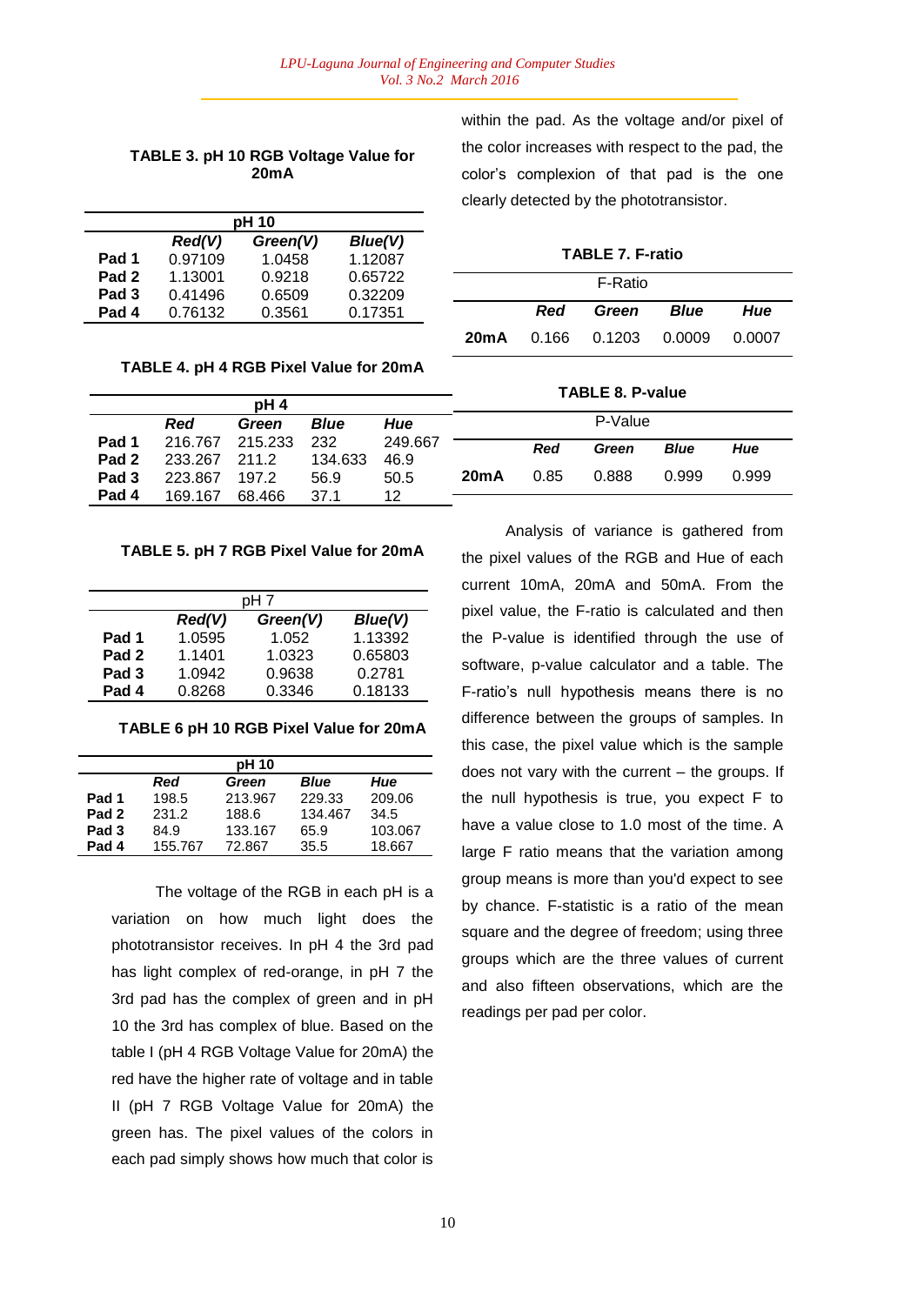



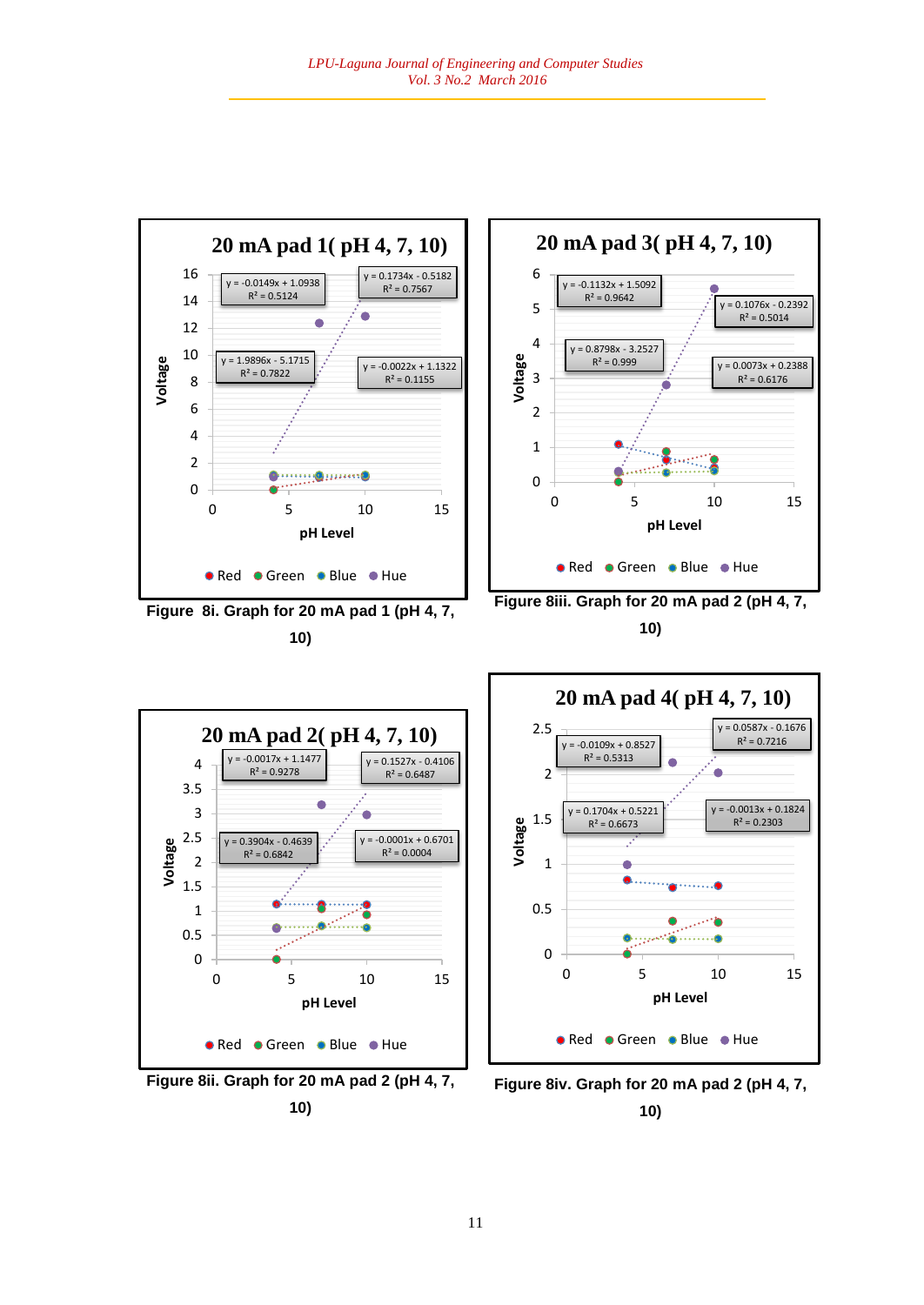The graphs shows the difference of the colors of the pad on each pH level. Based on the graphs the voltage diffres on the color of the pads. The higher the volatge of the pad of the pH the brighter that color indicate the color of the pad. The formula used to gather the coefficient of correlation (R) is

$$
\mathbf{r} = \frac{n \sum xy - (\sum x)(\sum y)}{\sqrt{n(\sum x^2) - (\sum x^2)} \sqrt{n(\sum y^2) - (\sum y^2)}} \qquad [4]
$$

where n is the number of pairs of data and x and y corresponds to the x-axis values and yaxis values.

The linearity can be determined using the coefficient of correlation. As the coefficient of correlation reaches -1, stronger negative linearity is obtained. On the other hand, as the coefficient of correlation reaches 1, stronger positive linearity is acquired. The graphs shows weak correlation of the pH, it means there is no strong evidence that color of one pH will vary if the other will vary too.

# **MATHEMATICAL DEVELOPMENT**

Plotting this linear regression line has been indicated the equation of the form is *Y = a + bX*, where *X* is the explanatory variable and **Y** is the dependent variable [5]. Y=-0.0109x+0.8527  $R^2$  = 0.5313, this is one of the linear equation of the graph. The equation is given in the slope-intercept form (y=mx+b). The values of m per graph indicates the ratio of change in voltage to the change in pH levels. It indicates how fast the voltage is changing per increase of pH level. The values of b per graph is the initial voltage values when there is no pH test strip being read. The

value of R² indicates how much the other variable can explain the other variable.

#### **CONCLUSION**

The pH levels obtained in the device is the same compared to the colors on the casing of the pH test strips. The device can read all of the proposed pH levels to be read, specifically 0 to 14.

The data presented based on the several testing shows and proves that each color on the test strip pads have its own HSI values. This varies based on the RGB of the pads. It shows that the increase in the pixel value of RGB on each pad is caused by the higher current, making it directly proportional. The same reaction is observed in the different voltages used. Thus, this pH test strip reader is guaranteed to be reliable in obtaining accurate the pH levels of the solutions being tested.

The coefficient of correlation on pixel reading for Hue of 20mA shows that it has strong positive linearity since the coefficient value ranges from 0.7 to 1. Moreover, the coefficient of correlation for voltage reading for RGB values shows that the linearity varies from weak linearity to strong positive linearity considering that it ranged from 0.02 to 1.

For the calculated probability or the pvalue, the significance level  $(α)$  used is 0.1 and the result is greater than the significance level, therefore, the null hypothesis, which states that pH level reading does not vary with the current, is true.